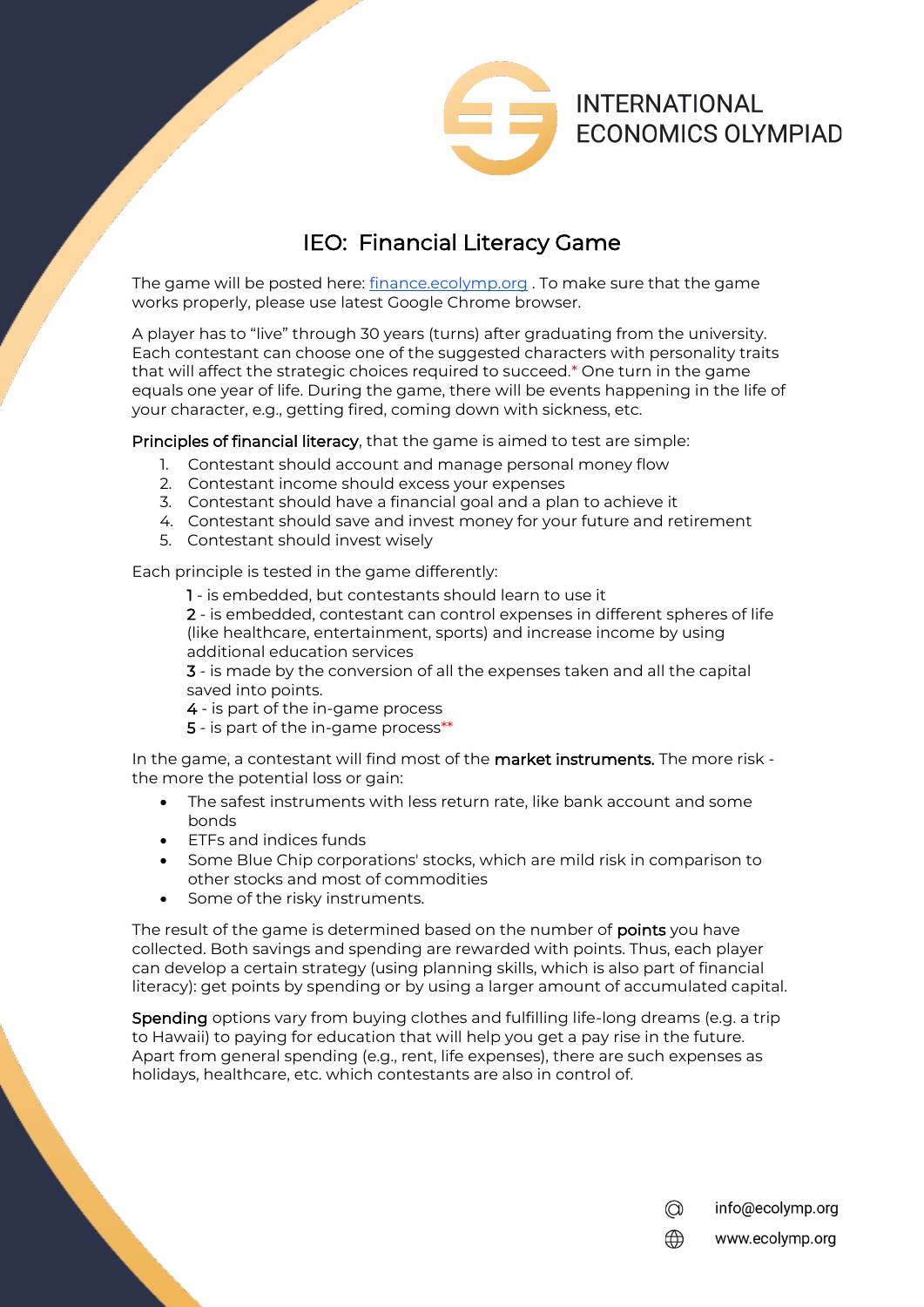

Savings can be managed by distributing money among available financial instruments. You can choose instruments according to the degree of risk, based on the type of the instrument, information about the emittent, News section, and price charts.

To count the final points, spending and savings are multiplied by special **coefficients.** By default, a unit of game currency is equal to one point, regardless of the source of points - in the accumulated capital or in the money spent. Almost the entire cash flow is taken into account, which means that those who distribute money thoughtfully and carefully consider the impact of coefficients will have more points. No points are given for money spent on loan servicing and losses in the value of market assets.

Flow coefficient is applied to spendings, apart from loan servicing and losses in the value of market assets.

End coefficient is applied to the total acquired capital (Assets).

The coefficients can be affected by buying particular goods and services, fulfilling your dreams and achievements, carefully distributing your portfolio among the available instruments (considering the risks and keeping enough money to have a financial safety cushion).

Detailed information on what instruments affects the coefficients will be available in advance. Thus, anyone who would like to succeed in the game can plan what instruments to use and in which order. These prepared materials can be written or printed in advance and used during the FLG part of the IEO. \*\*\*

All the achievements, goods and services in the game will be the same at the IEO contest and in the Demo version.

There is no "best" strategy that will guarantee you victory – just like in real life, players cannot accurately predict the future. By applying basic finance literacy concepts instead of thoughtlessly clicking through the simulation, you will significantly increase your chances of winning the game. The scenario is the same for each student.

\* Please note that in the demo version, your choice of character will affect the whole scenario of the game. In an actual (IEO) version, the scenario will be the same for everyone, only difference being your character's preferences.

\*\* "What do we mean by "investor"? Throughout this book the term will be used in contradistinction to "speculator." As far back as 1934, in our textbook Security Analysis, we attempted a precise formulation of the difference between the two, as follows: "An investment operation is one which, upon thorough analysis promises safety of principal and an adequate return. Operations not meeting these requirements are speculative."

Benjamin Graham, "Wise investor"